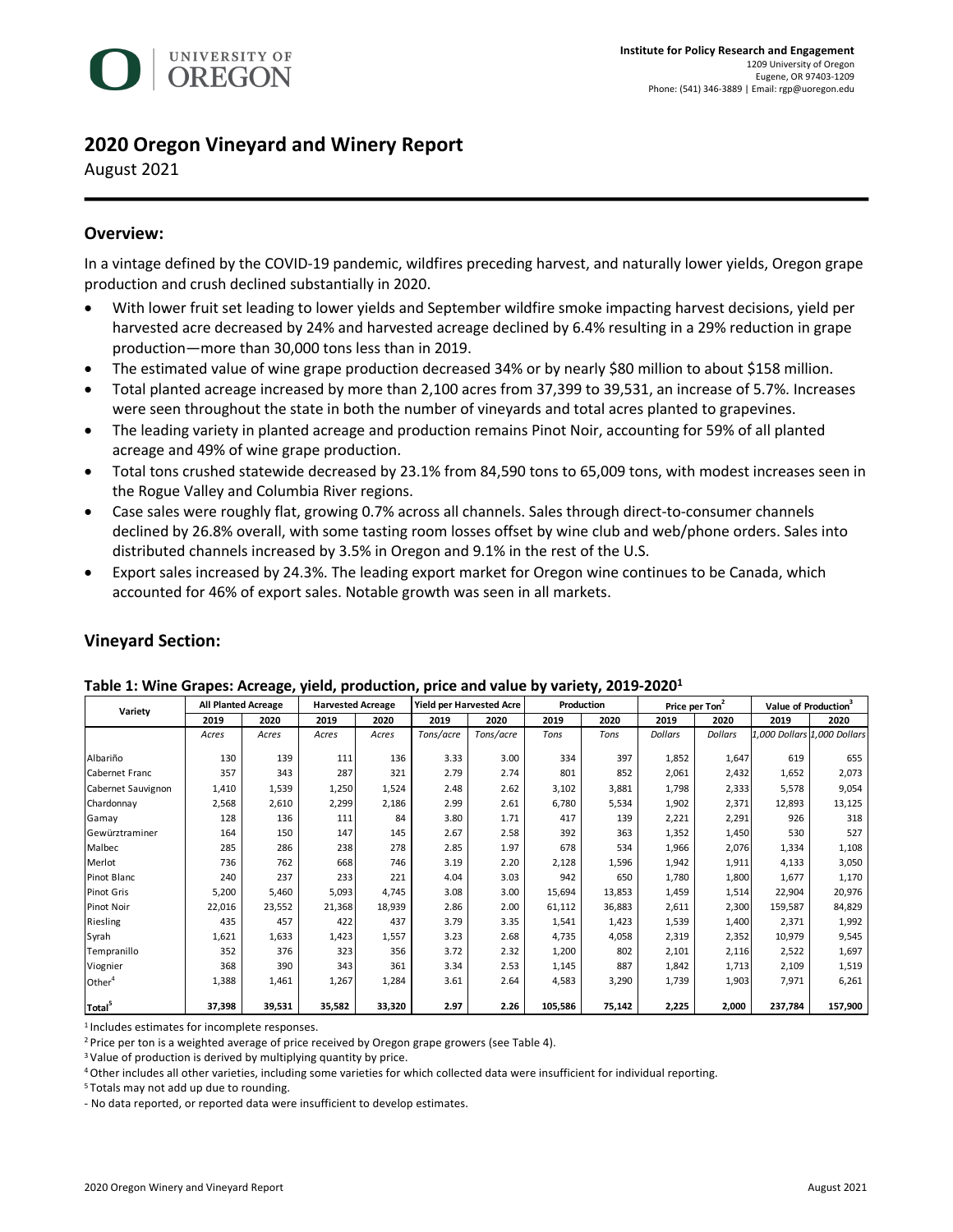| Region                               |                     | <b>Number of Vinevards</b> | <b>All Planted Acreage</b> |        | <b>Harvested Acreage</b> |        |           | <b>Yield per Harvested</b> | Production |        |
|--------------------------------------|---------------------|----------------------------|----------------------------|--------|--------------------------|--------|-----------|----------------------------|------------|--------|
|                                      | 2019                | 2020                       | 2019                       | 2020   | 2019                     | 2020   | 2019      | 2020                       | 2019       | 2020   |
|                                      | Number <sup>4</sup> | Number <sup>2</sup>        | Acres                      | Acres  | Acres                    | Acres  | Tons/acre | Tons/acre                  | Tons       | Tons   |
| North Willamette Valley <sup>3</sup> | 764                 | 808                        | 21,129                     | 22,625 | 20,995                   | 19,173 | 2.95      | 2.11                       | 61,873     | 40,408 |
| South Willamette Valley <sup>4</sup> | 113                 | 123                        | 4,323                      | 4,577  | 4,202                    | 3,124  | 2.78      | 2.27                       | 11,687     | 7,089  |
| Umpqua Valley <sup>5</sup>           | 80                  | 82                         | 3,605                      | 3,683  | 3,372                    | 3,177  | 2.96      | 1.48                       | 9,966      | 4,712  |
| Rogue Valley <sup>6</sup>            | 201                 | 205                        | 5,637                      | 5,746  | 4,935                    | 5,412  | 3.10      | 2.87                       | 15,318     | 15,535 |
| Columbia River                       | 123                 | 135                        | 1,866                      | 2,022  | 1,427                    | 1,835  | 3.16      | 3.09                       | 4,518      | 5,677  |
| Other Oregon <sup>8</sup>            | 16                  | 17                         | 839                        | 878    | 652                      | 599    | 3.26      | 2.87                       | 2,124      | 1,721  |
| Total <sup>9</sup>                   | 1,297               | 1,370                      | 37,399                     | 39,531 | 35,582                   | 33,320 | 2.97      | 2.26                       | 105,486    | 75,142 |

### **Table 2: Wine Grapes: Vineyards, acreage, yield and production by growing area, 2019-20201**

<sup>1</sup> Includes estimates for incomplete responses.

<sup>2</sup> Numbers fluctuate due to inconsistent responses and consolidation of vineyard operations.

<sup>3</sup> Includes Yamhill-Carlton, Chehalem Mountains, McMinnville, Ribbon Ridge, Dundee Hills, Eola-Amity Hills, Laurelwood District, Tualatin Hills, and Van Duzer Corridor AVAs, and areas north of the northern boundaries of Benton and Linn counties.

<sup>4</sup> Includes Benton, Lane, and Linn counties.

<sup>5</sup> Includes Elkton Oregon and Red Hill Douglas County AVAs.

<sup>6</sup> Includes Applegate Valley AVA.

<sup>7</sup> Includes the Oregon side of Columbia Gorge, Columbia Valley and Walla Walla Valley AVAs, including The Rocks District of Milton-Freewater.

<sup>8</sup> Includes Snake River Valley AVA as well as any area not within other denoted AVA boundaries.

<sup>9</sup> Totals may not add up due to rounding.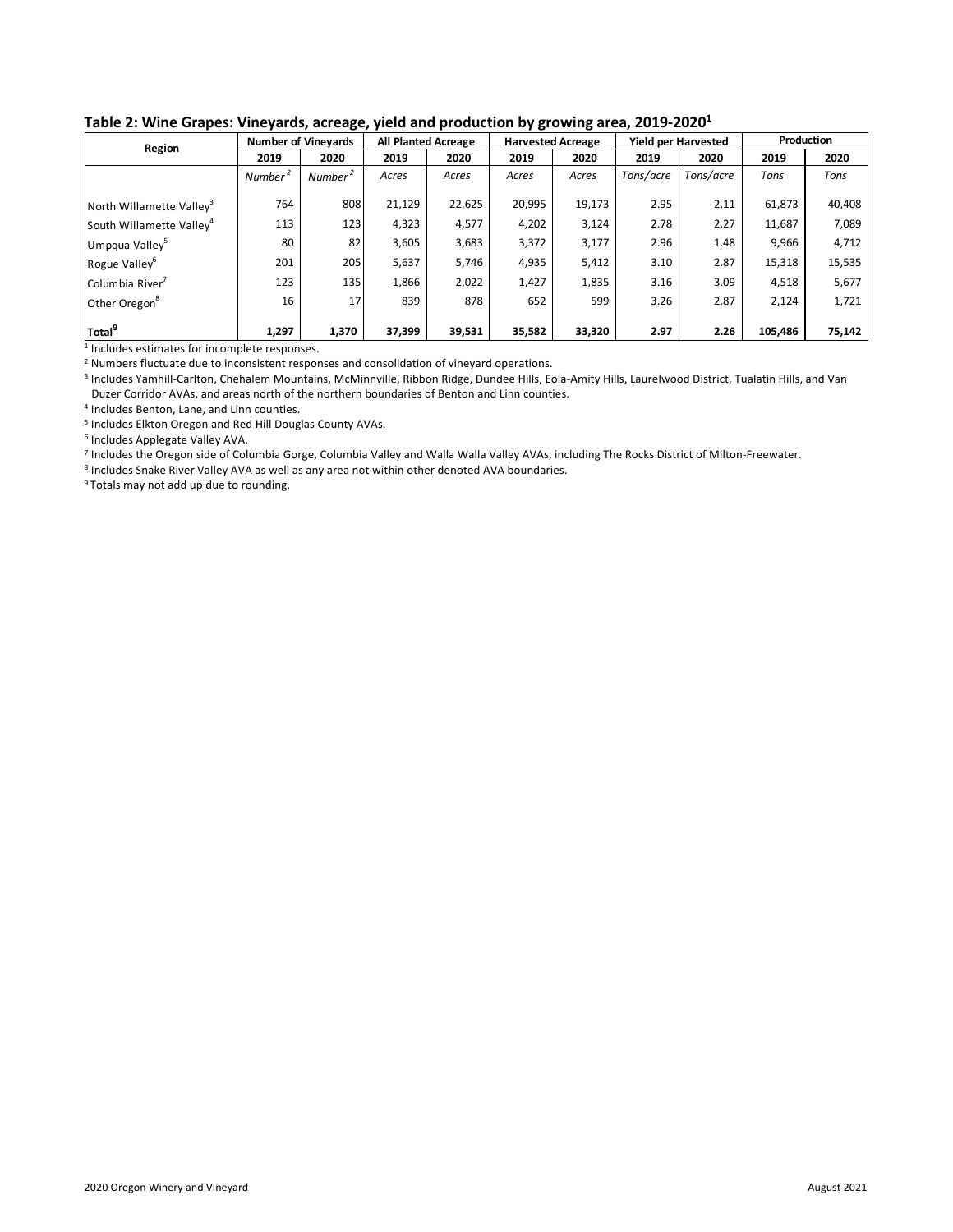|                          |         | North Willamette Valley <sup>2</sup> |            |         | South Willamette Valley <sup>2</sup> |                          |         | Umpqua Valley <sup>2</sup> |            |         | Rogue Valley <sup>2</sup> |            |                          | Columbia River <sup>2</sup> |                          | Other Oregon Areas <sup>2</sup> |           |            |
|--------------------------|---------|--------------------------------------|------------|---------|--------------------------------------|--------------------------|---------|----------------------------|------------|---------|---------------------------|------------|--------------------------|-----------------------------|--------------------------|---------------------------------|-----------|------------|
| Variety                  | Planted | Harvested                            | Production | Planted | Harvested                            | Production               | Planted | Harvested                  | Production | Planted | Harvested                 | Production | Planted                  | Harvested                   | Production               | Planted                         | Harvested | Production |
|                          | Acreage | Acreage                              |            | Acreage | Acreage                              |                          | Acreage | Acreage                    |            | Acreage | Acreage                   |            | Acreage                  | Acreage                     |                          | Acreage                         | Acreage   |            |
|                          | Acres   | Acres                                | Tons       | Acres   | Acres                                | Tons                     | Acres   | Acres                      | Tons       | Acres   | Acres                     | Tons       | Acres                    | Acres                       | Tons                     | Acres                           | Acres     | Tons       |
| Albariño                 | 42      | 35                                   | 129        |         |                                      |                          |         | $\overline{\phantom{a}}$   |            | 25      | 18                        | 47         |                          | $\overline{\phantom{a}}$    |                          |                                 |           |            |
| Cabernet Franc           |         |                                      |            | $\sim$  |                                      | $\sim$                   | 24      | 14                         | 20         | 185     | 174                       | 456        | 129                      | 123                         | 441                      |                                 |           |            |
| Cabernet Sauvignon       |         |                                      |            | 108     | 86                                   | 158                      | 58      | 55                         | 82         | 639     | 631                       | 1,811      | 508                      | 432                         | 1,312                    |                                 |           |            |
| Chardonnay               | 1,879   | 1,559                                | 4,118      | 177     | 128                                  | 277                      | 23      | 23                         | 22         | 287     | 253                       | 803        | 78                       | 60                          | 168                      |                                 |           |            |
| Gamay                    | 113     | 72                                   | 185        | 23      | 10                                   | 26                       | $\sim$  |                            |            |         |                           |            |                          |                             | $\overline{\phantom{a}}$ |                                 |           |            |
| Gewürztraminer           | 45      | 38                                   | 61         | 27      | 25                                   | 40                       | 33      | 26                         | 74         | 45      | 42                        | 115        |                          | $\overline{\phantom{a}}$    | $\overline{\phantom{a}}$ |                                 |           |            |
| Malbec                   | 11      | 6                                    | 18         |         |                                      |                          | 17      | 16                         | 23         | 149     | 134                       | 337        | 77                       | 62                          | 172                      |                                 |           |            |
| Merlot                   |         |                                      |            |         |                                      | $\overline{\phantom{a}}$ | 229     | 215                        | 545        | 244     | 219                       | 541        | 290                      | 255                         | 839                      |                                 |           |            |
| Pinot Blanc              | 202     | 178                                  | 539        | 18      | 12                                   | 32                       | $\sim$  |                            |            | 18      | 17                        | 60         |                          | $\overline{\phantom{a}}$    | $\sim$                   |                                 |           |            |
| Pinot Gris               | 2,839   | 2,459                                | 6,390      | 1,431   | 1,173                                | 3,300                    | 289     | 284                        | 398        | 628     | 615                       | 1,938      | $\overline{\phantom{a}}$ | $\overline{\phantom{a}}$    | $\sim$                   | 38                              | 25        | 81         |
| Pinot Noir               | 16,486  | 14,023                               | 27,125     | 2,544   | 1,449                                | 2,649                    | 2,214   | 1,882                      | 2,778      | 1,696   | 1,541                     | 4,962      | 400                      | 320                         | 1,034                    | 141                             | 106       | 132        |
| Riesling                 | 252     | 229                                  | 703        | 14      | 6                                    | 19                       | 27      | 19                         | 19         | 93      | 88                        | 414        | 46                       | 41                          | 136                      | $\sim$                          |           |            |
| Syrah                    | 276     | 201                                  | 281        |         |                                      | $\sim$                   | 409     | 299                        | 126        | 637     | 618                       | 886        | 253                      | 208                         | 604                      |                                 |           |            |
| Tempranillo              | 52      | 39                                   | 89         | 17      | 15                                   | 54                       | 124     | 120                        | 204        | 141     | 120                       | 341        |                          |                             |                          |                                 |           |            |
| Viognier                 | 25      | 11                                   | 27         | 20      | 17                                   | 26                       | 22      | 17                         | 37         | 308     | 306                       | 811        | 16                       | 12                          | 34                       |                                 |           |            |
| Other $3$                | 365     | 266                                  | 674        | 101     | 85                                   | 223                      | 178     | 168                        | 324        | 630     | 544                       | 1,869      | 186                      | 167                         | 446                      |                                 |           |            |
| Total, 2020 <sup>4</sup> | 22,625  | 19,173                               | 40,408     | 4,577   | 3,124                                | 7,090                    | 3,683   | 3,177                      | 4,711      | 5.746   | 5.412                     | 15,536     | 2.022                    | 1,835                       | 5,676                    | 878                             | 599       | 1,720      |
| <b>Total, 2019</b>       | 21,129  | 20,995                               | 61,873     | 4,323   | 4,202                                | 11,687                   | 3,605   | 3,372                      | 9,966      | 5,637   | 4,935                     | 15,318     | 1,866                    | 1,427                       | 4,518                    | 839                             | 652       | 2,124      |

### **Table 3: Wine Grapes – Acreage and production by variety and growing area, 20201**

<sup>1</sup> Includes estimates for incomplete responses.

<sup>2</sup> See Growing Area descriptions in Vineyard Section Table 2.

<sup>3</sup> Other includes all other varieties, including some varieties for which collected data were insufficient for individual reporting.

<sup>4</sup> Varieties do not add to total due to insufficient data to develop estimates for some varieties.

- No data reported, or reported data were insufficient to develop estimates.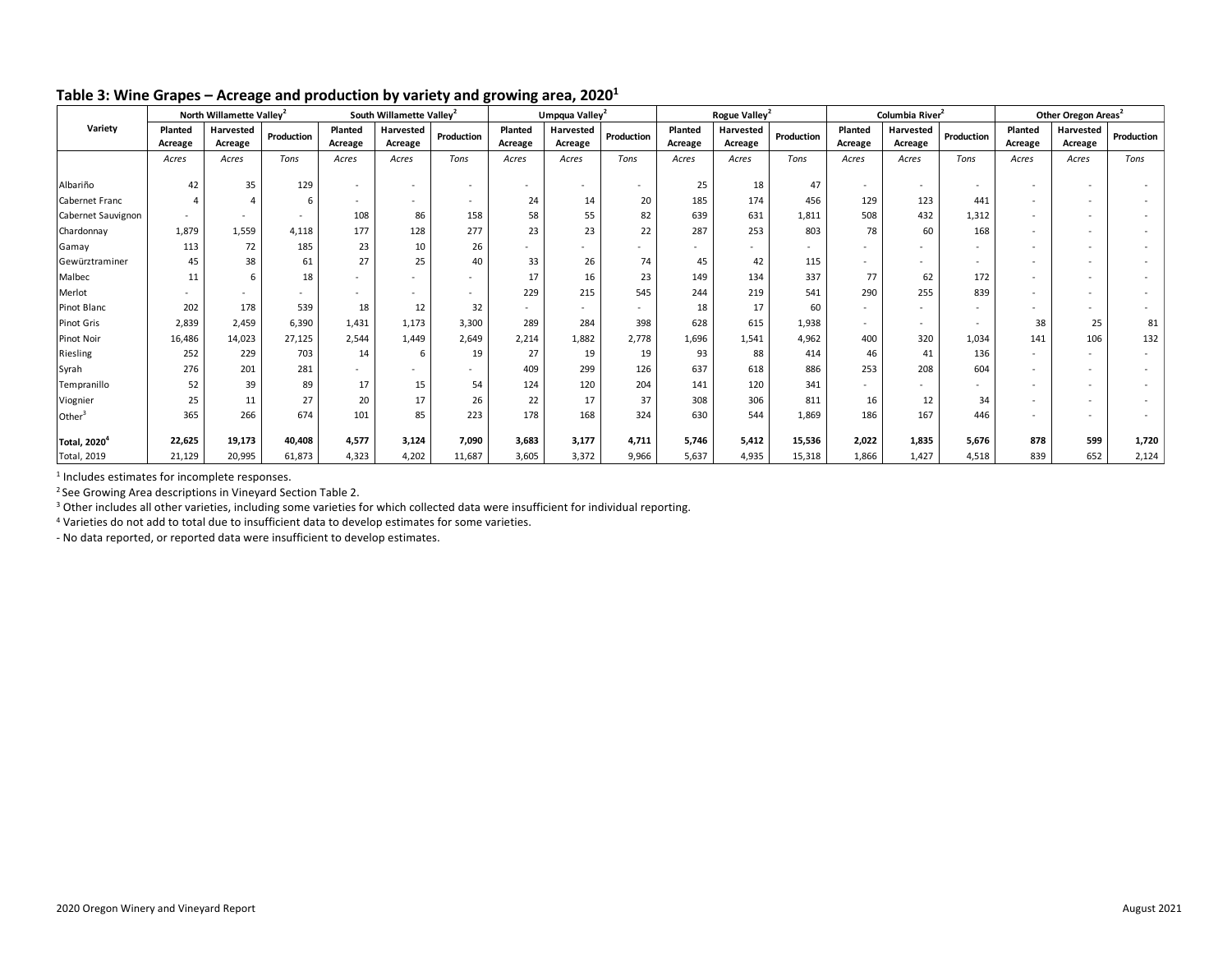|                     |                |                |                        |                |                      | <b>Regions</b>           |                                      |                          |                      |                          |                                      |                   |                          |                            |                          |                   |                      |                |                           |                          |        |                               |        |                   |          |                                 |                |                   |
|---------------------|----------------|----------------|------------------------|----------------|----------------------|--------------------------|--------------------------------------|--------------------------|----------------------|--------------------------|--------------------------------------|-------------------|--------------------------|----------------------------|--------------------------|-------------------|----------------------|----------------|---------------------------|--------------------------|--------|-------------------------------|--------|-------------------|----------|---------------------------------|----------------|-------------------|
| Variety             |                |                | Statewide <sup>2</sup> |                |                      |                          | North Willamette Valley <sup>3</sup> |                          |                      |                          | South Willamette Valley <sup>3</sup> |                   |                          | Umpqua Valley <sup>3</sup> |                          |                   |                      |                | Rogue Valley <sup>3</sup> |                          |        | Columbia River <sup>3</sup>   |        |                   |          | Other Oregon Areas <sup>3</sup> |                |                   |
|                     | Average        | Median         | Low <sup>-</sup>       | High           | Average <sup>®</sup> | Median                   | Low                                  | High                     | Average <sup>"</sup> | Median                   | Low                                  | High <sup>t</sup> | Average <sup>"</sup>     | Median                     | Low                      | High <sup>6</sup> | Average <sup>"</sup> | Median         | Low                       | High <sup>6</sup>        |        | Average <sup>*</sup> l Median | Low    | High <sup>6</sup> | Average" | Median                          | Low            | High <sup>6</sup> |
|                     | <b>Dollars</b> | <b>Dollars</b> | <b>Dollars</b>         | <b>Dollars</b> | Dollars              | <b>Dollars</b>           | <b>Dollars</b>                       | <b>Dollars</b>           | Dollars              | <b>Dollars</b>           | <b>Dollars</b>                       | <b>Dollars</b>    | <b>Dollars</b>           | <b>Dollars</b>             | <b>Dollars</b>           | <b>Dollars</b>    | Dollars              | <b>Dollars</b> | Dollars                   | Dollars                  |        |                               |        |                   | Dollars  | <b>Dollars</b>                  | <b>Dollars</b> | <b>Dollars</b>    |
| Albariño            | 1,726          | 1,647          | 1,536                  | 1,796          |                      | $\overline{\phantom{a}}$ |                                      | $\sim$                   |                      |                          |                                      |                   |                          | $\overline{\phantom{a}}$   | $\overline{\phantom{a}}$ |                   |                      |                |                           | . .                      |        | $\overline{\phantom{a}}$      | $\sim$ |                   |          |                                 |                |                   |
| Cabernet Franc      | 2,336          | 2,432          | 2,125                  | 2,468          |                      | $\overline{\phantom{a}}$ | $\sim$                               | $\sim$                   |                      |                          |                                      |                   |                          | $\overline{\phantom{a}}$   | $\overline{\phantom{a}}$ |                   |                      |                |                           | . .                      |        | $\overline{\phantom{a}}$      | $\sim$ |                   |          |                                 |                |                   |
| Cabernet Sauvignon  | 2,143          | 2,333          | 1,544                  | 3,250          |                      | $\sim$                   | $\overline{\phantom{a}}$             | $\overline{\phantom{a}}$ |                      | $\sim$                   | $\sim$                               | . .               | $\overline{\phantom{a}}$ | $\sim$                     | $\sim$                   | $\sim$            | 2,656                | 2,281          | 1.694                     | 2,883                    | $\sim$ | $\overline{\phantom{a}}$      | $\sim$ |                   |          |                                 |                |                   |
| Chardonnay          | 2,453          | 2,371          | 1,500                  | 4,000          | 2,823                | 2,601                    | 1,559                                | 3,797                    | 2,024                | 2,222                    | 1,596                                | 3.225             | $\overline{\phantom{a}}$ | $\sim$                     | $\sim$                   | $\sim$            |                      |                |                           | . .                      | $\sim$ | $\overline{\phantom{a}}$      | $\sim$ |                   |          |                                 |                |                   |
| Gamay               | 2,224          | 2,291          | 1,230                  | 2,714          | 2,193                | 2,291                    | 1,849                                | 2,545                    |                      |                          |                                      |                   |                          | $\overline{\phantom{a}}$   | $\overline{\phantom{a}}$ |                   |                      |                |                           |                          |        | $\overline{\phantom{a}}$      | $\sim$ |                   |          |                                 |                |                   |
| Gewürztraminer      | 1,385          | 1,450          | 1,177                  | 2,424          |                      | $\sim$                   | ٠                                    |                          |                      |                          | $\overline{\phantom{a}}$             |                   | $\overline{\phantom{a}}$ | $\sim$                     | $\sim$                   |                   | $\sim$               | $\,$           | $\overline{\phantom{a}}$  | $\overline{\phantom{a}}$ | $\sim$ | ۰                             |        |                   |          |                                 |                |                   |
| Malbec              | 2,288          | 2,076          | 1,727                  | 2,442          |                      | $\sim$                   |                                      |                          |                      |                          |                                      |                   | $\overline{\phantom{a}}$ |                            | $\sim$                   |                   | 1,897                | 2,000          | 1,500                     | 2,266                    | $\sim$ | ۰                             | $\sim$ |                   |          |                                 |                |                   |
| Merlot              | 1,904          | 1,911          | 1,456                  | 2,424          |                      | $\sim$                   | $\sim$                               | $\sim$                   |                      | $\overline{\phantom{a}}$ |                                      |                   | $\overline{\phantom{a}}$ | $\sim$                     | $\sim$                   | $\sim$            | 1,993                | 1,978          | 1,498                     | 2,342                    | $\sim$ | $\overline{\phantom{a}}$      | $\sim$ |                   |          |                                 |                |                   |
| Pinot Blanc         | 1,743          | 1,800          | 1,516                  | 2,118          | 1,659                | 1,800                    | 1,534                                | 2,052                    |                      |                          |                                      |                   |                          |                            | $\overline{\phantom{a}}$ |                   |                      |                |                           |                          |        | ۰                             |        |                   |          |                                 |                |                   |
| Pinot Gris          | 1,507          | 1,514          | 1,268                  | 2,499          | 1,488                | 1,507                    | 1,277                                | 2,326                    | 1,461                | 1,608                    | 1,415                                | 2,026             | $\overline{\phantom{a}}$ | ٠                          | $\overline{\phantom{a}}$ |                   | 1,688                | 1,593          | 1,364                     | 1,707                    | $\sim$ | $\overline{\phantom{a}}$      |        |                   |          |                                 |                |                   |
| <b>Pinot Noir</b>   | 2,317          | 2,300          | 1,583                  | 3,761          | 2,569                | 2,404                    | 1,604                                | 3,726                    | 2,356                | 2,370                    | 1,827                                | 3,101             |                          | $\sim$                     | $\sim$                   |                   | 2,332                | 2,200          | 1,693                     | 2,386                    | 1,977  | 1,99                          | 1,891  | 2,156             |          |                                 |                |                   |
| Riesling            | 1,455          | 1,400          | 949                    | 2,747          | 1,508                | 1,275                    | 1,079                                | 2,189                    |                      |                          |                                      |                   | $\overline{\phantom{a}}$ |                            |                          |                   |                      |                |                           |                          |        | ۰                             |        |                   |          |                                 |                |                   |
| Sauvignon Blanc     | 1,868          | 1,784          | 1,540                  | 2,104          |                      | $\sim$                   |                                      | $\sim$                   |                      |                          |                                      |                   |                          |                            | $\overline{\phantom{a}}$ |                   |                      |                |                           |                          |        |                               |        |                   |          |                                 |                |                   |
| Syrah               | 2,374          | 2,352          | 1,682                  | 4,396          |                      | $\sim$                   |                                      |                          |                      |                          |                                      |                   | $\overline{\phantom{a}}$ | $\sim$                     | $\overline{\phantom{a}}$ |                   | 2,408                | 2,206          | 1,917                     | 2,488                    | 1,957  | 1,81                          | 1,776  | 2,438             |          |                                 |                |                   |
| Tempranillo         | 2,157          | 2,116          | 1,397                  | 2,664          |                      | $\sim$                   |                                      | $\sim$                   |                      |                          |                                      |                   |                          |                            | $\sim$                   |                   | 2,308                | 2,152          | 1,929                     | 2,553                    |        | $\overline{\phantom{a}}$      |        |                   |          |                                 |                |                   |
| Viognier            | 1,850          | 1,713          | 1,426                  | 2,079          |                      | $\sim$                   | $\sim$                               | $\sim$                   |                      |                          |                                      |                   | $\sim$                   | $\overline{\phantom{a}}$   | $\overline{\phantom{a}}$ |                   | 1,999                | 1,950          | 1,886                     | 2,077                    |        | $\sim$                        | $\sim$ |                   |          |                                 |                |                   |
| All other varieties | 1,778          | 1,903          | 958                    | 4,198          | 1,317                | 1,489                    | 976                                  | 3,819                    | 1,346                | 1,637                    | 1,240                                | 2,087             | 1,766                    | 1,739                      | 1,575                    | 1,896             | 2,025                | 2,050          | 1,317                     | 2,388                    | 2,113  | 2,429                         | 2,007  | 2,707             |          |                                 |                |                   |
| Average             | 2,153          | 2,000          |                        |                | 2,265                | 2,132                    |                                      |                          | 1,841                | 2,149                    |                                      |                   | 1,595                    | 1,592                      |                          |                   | 2,074                | 1,950          |                           |                          | 1,920  | 1,850                         |        |                   | 1,608    | 1,491                           |                |                   |

### **Table 4: Wine Grapes - Price per ton by variety and growing area, 20201**

 $1$  Includes estimates for incomplete responses. The data collection form specified that respondents should only report sales to third-party entities (in or outside Oregon).

<sup>2</sup> Statewide prices include data from all regions, including those with insufficient data to report separately.

<sup>3</sup> See Growing Area descriptions in Vineyard Section Table 2.

<sup>4</sup> Averages are weighted by the number of tons sold at the price reported by Oregon grape growers.

<sup>5</sup> Lows are a weighted average of the lowest three prices reported by Oregon grape growers.

<sup>6</sup> Highs are a weighted average of the highest three prices reported by Oregon grape growers.

7 Other includes all other varieties, including some varieties for which collected data were insufficient for individual reporting.

- No data reported, or reported data were insufficient to develop estimates.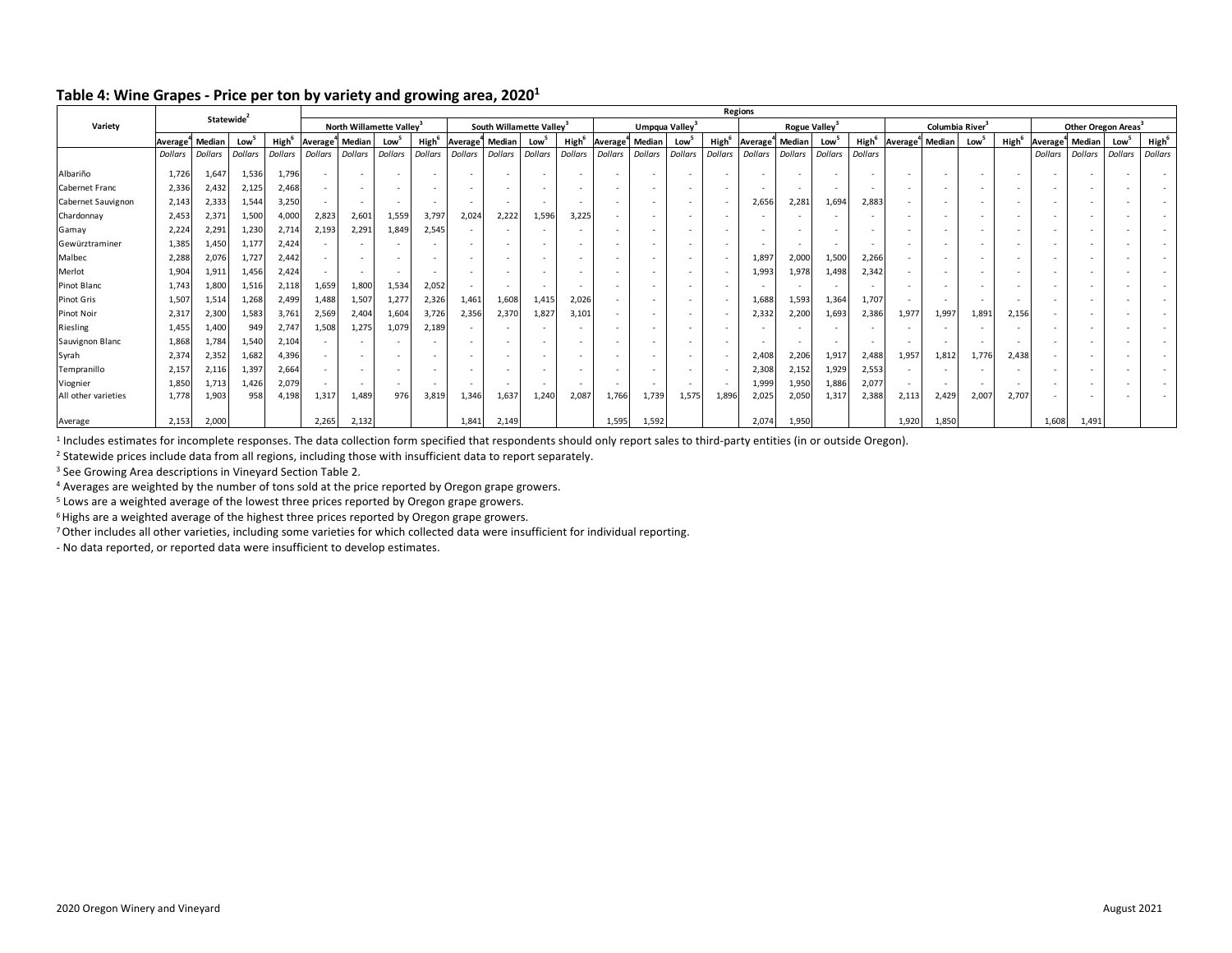# **Winery Section:**

### **Table 1: Wineries – Number and crush by region, 2019-20201**

|                         | All Wineries <sup>3</sup> |                     | <b>Number of Wineries</b> |                     |        | <b>Total Wine Grapes</b><br><b>Crushed</b><br>2020<br>2019<br>Tons<br>Tons<br>62,174<br>8,882<br>3,553 |  |  |  |
|-------------------------|---------------------------|---------------------|---------------------------|---------------------|--------|--------------------------------------------------------------------------------------------------------|--|--|--|
| Region <sup>2</sup>     |                           |                     | <b>Crushing Grapes</b>    |                     |        |                                                                                                        |  |  |  |
|                         | 2019                      | 2020                | 2019                      | 2020                |        |                                                                                                        |  |  |  |
|                         | Number <sup>4</sup>       | Number <sup>4</sup> | Number <sup>4</sup>       | Number <sup>4</sup> |        |                                                                                                        |  |  |  |
| North Willamette Valley | 597                       | 650                 | 332                       | 338                 |        | 45,445                                                                                                 |  |  |  |
| South Willamette Valley | 79                        | 86                  | 37                        | 44                  |        | 6,020                                                                                                  |  |  |  |
| Umpgua Valley           | 48                        | 53                  | 37                        | 42                  |        | 3,078                                                                                                  |  |  |  |
| Rogue Valley            | 108                       | 122                 | 58                        | 62                  | 6,513  | 6,826                                                                                                  |  |  |  |
| Columbia River          | 53                        | 64                  | 31                        | 28                  | 3,130  | 3,250                                                                                                  |  |  |  |
| Other Oregon            | 23                        | 20                  | 11                        | 11                  | 338    | 390                                                                                                    |  |  |  |
| <b>Total</b>            | 908                       | 995                 | 506                       | 525                 | 84,590 | 65,009                                                                                                 |  |  |  |

<sup>1</sup> Includes estimates for incomplete responses.

<sup>2</sup> Survey respondents identified one of these growing regions as their production location. See Growing Area descriptions in Vineyard Section Table 2.

<sup>3</sup> Includes all TTB bonded wineries and Winery and Growers Sales Privilege License holders (issued by the OLCC).

<sup>4</sup> Numbers fluctuate year over year due to inconsistent responses.

### **Table 2: Wineries – Crush by grape source location and crush region, 20201**

| Region <sup>2</sup>     | Sourced in<br>Oregon | Sourced form<br><b>Other States</b> | All Crush | All Crush,<br>2019 |
|-------------------------|----------------------|-------------------------------------|-----------|--------------------|
|                         | Tons                 | Tons                                | Tons      | Tons               |
| North Willamette Valley | 44,013               | 1,432                               | 45,445    | 62,174             |
| South Willamette Valley | 5,916                | 104                                 | 6,020     | 8,882              |
| Umpqua Valley           | 3,078                | 0                                   | 3,078     | 3,553              |
| Rogue Valley            | 5,525                | 1,301                               | 6,826     | 6,513              |
| Columbia River          | 2,801                | 449                                 | 3,250     | 3,130              |
| Other Oregon            | 215                  | 176                                 | 390       | 338                |
| <b>Total, 2020</b>      | 61,548               | 3,462                               | 65,009    |                    |
| Total, 2019             | 81,968               | 2,622                               |           | 84,590             |

<sup>1</sup> Includes estimates for incomplete responses.

<sup>2</sup> Survey respondents identified one of these growing regions as their production location. See Growing Area descriptions in Vineyard Section Table 2.